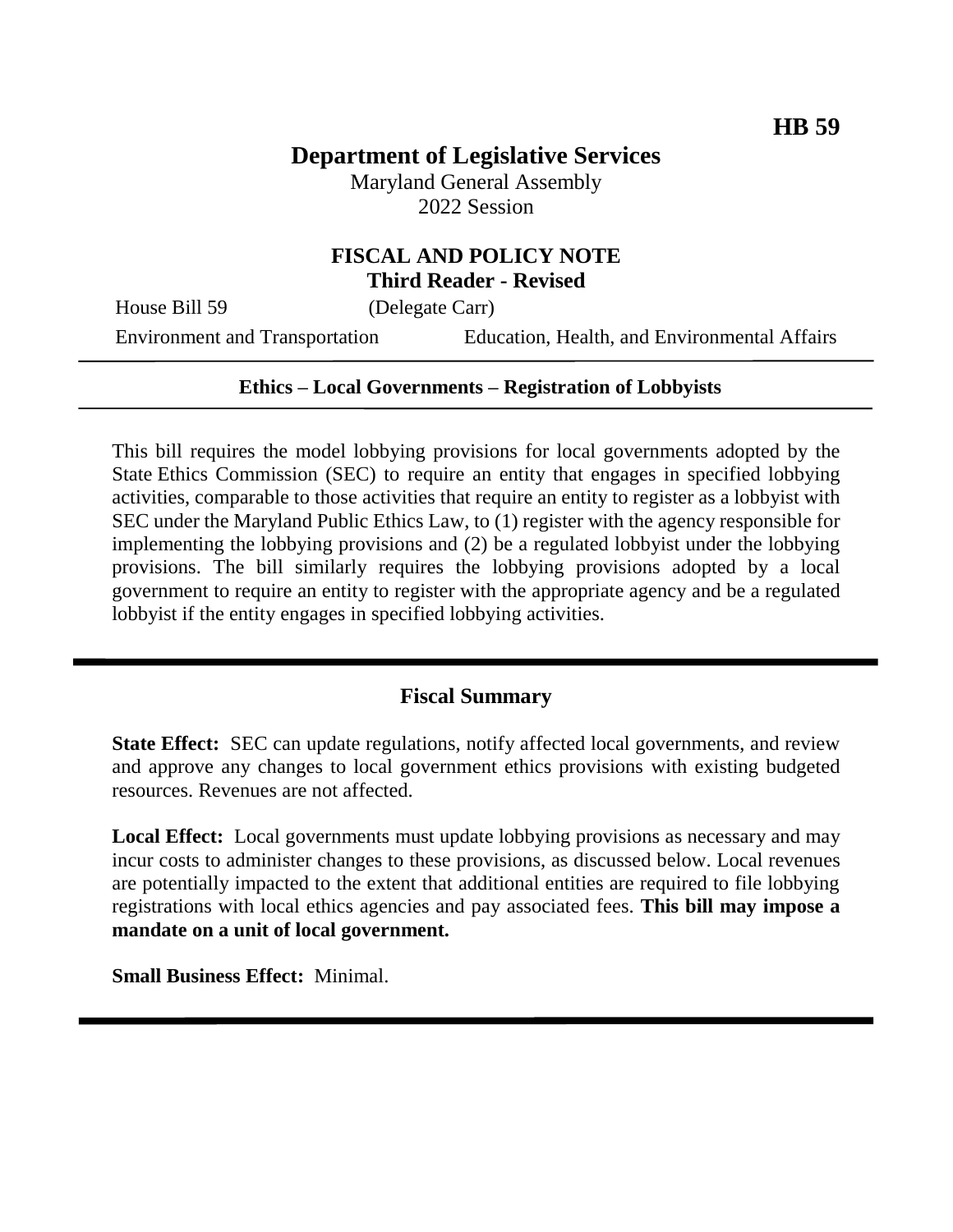### **Analysis**

**Current Law:** The Maryland Public Ethics Law requires each county and municipality to enact provisions governing the public ethics of local officials relating to conflicts of interest, financial disclosure, and lobbying. The lobbying provisions enacted by a county or municipality must be substantially similar to Title 5, Subtitle 7 of the General Provisions Article ("Lobbying"), which governs the regulation of lobbying at the State level. However, local government lobbying provisions must be modified to the extent necessary to make the provisions relevant to that jurisdiction and may be further modified to the extent considered necessary and appropriate by and for that jurisdiction.

Pursuant to regulations adopted by SEC, in order to be substantially similar to the Maryland Public Ethics Law, local lobbying provisions must require, at minimum, that a person who provides elected officials, appointed officials, or employees with food, entertainment, or other gifts exceeding a specified amount during a specified period in connection with efforts to influence official local actions to register as a lobbyist with the appropriate agency.

SEC is responsible for adopting, by regulation, model provisions for local governments on conflicts of interest, financial disclosure, and regulation of lobbying. SEC has adopted model ethics provisions for both larger and smaller counties and municipalities under Title 19A, Subtitle 4 of the Code of Maryland Regulations, as Appendix A and B, respectively.

#### *Lobbying Provisions of the Maryland Public Ethics Law*

As noted above, Title 5, Subtitle 7 of the General Provisions Article ("Lobbying") governs the regulation of lobbying in the State. An entity must register with SEC, and is considered a regulated lobbyist under the Maryland Public Ethics Law, if the entity has incurred specified expenses and/or received specified compensation for the purpose of influencing legislative or executive action, as set forth under § 5-702 of the General Provisions Article. A regulated lobbyist must file a registration with SEC within five days after first performing an act that requires registration under § 5-702 and by November 1 annually thereafter. Regulated lobbyists are subject to various reporting requirements and other provisions under the Ethics Law.

Under the bill, the lobbying provisions adopted by local governments must require an entity that engages in activities comparable to those identified in § 5-702 to register as a regulated lobbyist with the appropriate agency.

HB 59/ Page 2 **Local Fiscal Effect:** SEC advises that counties and municipalities that are required to adopt lobbying provisions will need to significantly update these provisions as a result of